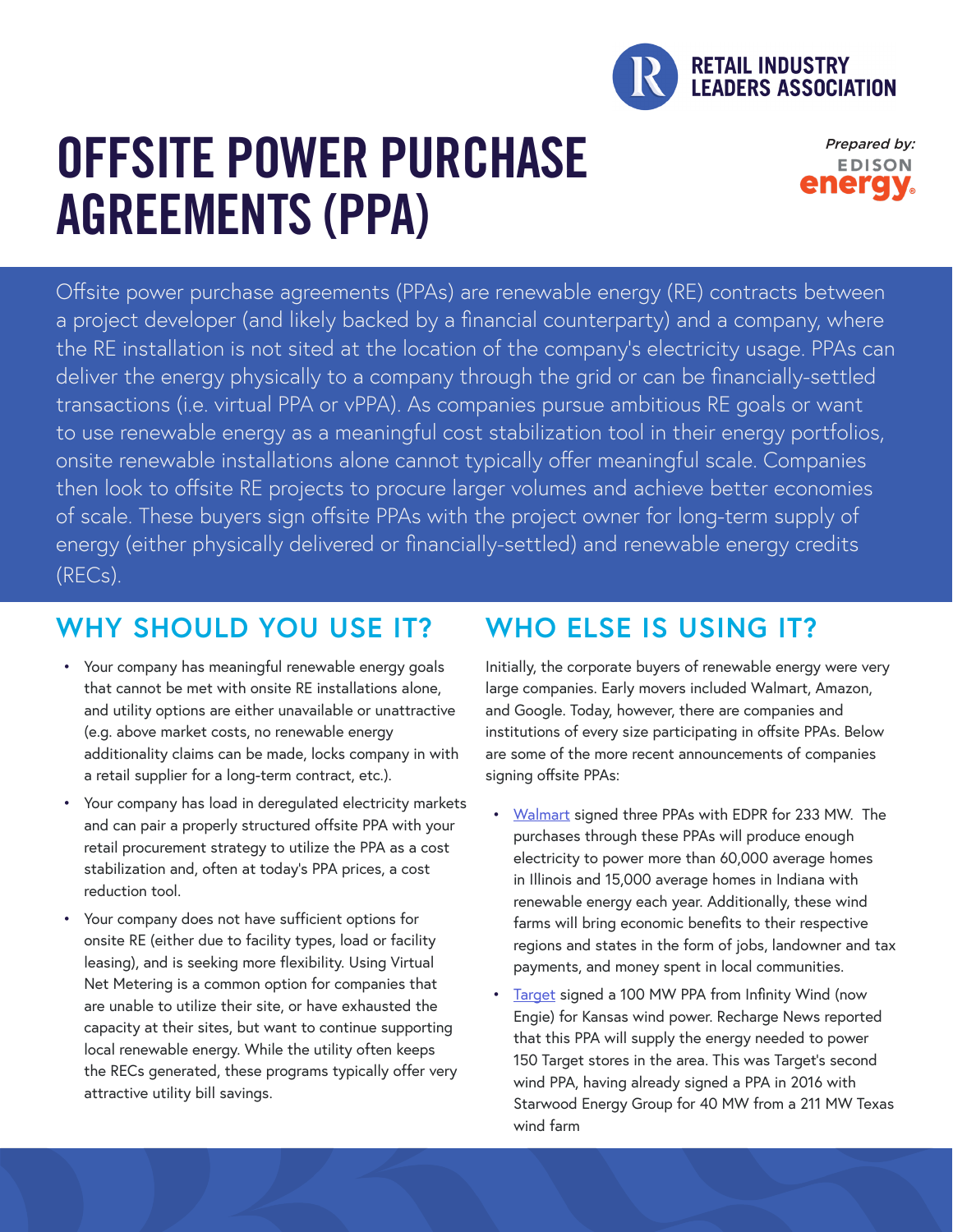

- **[General Mills](https://www.generalmills.com/en/News/NewsReleases/Library/2017/June/windpower6-8) signed a PPA with Renewable Energy** Systems (RES) for 100 MW of its Cactus Flats wind project. The project's RECs will enable General Mills to reduce its Scope 2 emissions as part of its target of sustainable emission levels across its global value chain by 2050. [General Motors](https://www.southerncompany.com/newsroom/2018/aug-2018/cactus-flats-wind-facility-operational.html) is procuring the remaining capacity from this project.
- [Novartis](https://www.pharma.us.novartis.com/news/media-releases/novartis-announces-us-renewables-agreement-reduce-greenhouse-gas-emissions) recently announced a PPA in Texas with Invenergy to supply 100 MW of renewable energy to the grid and to reduce Novartis greenhouse gas emissions by more than 220,000 metric tons per year.
- [General Motors and Bloomberg](https://www.smartenergydecisions.com/renewable-energy/2018/04/10/bloomberg-joins-gm-at-hilltopper-wind-farm) signed PPAs from a 185 MW project in Illinois owned by Enel that is expected to generate around 570 thousand MWh annually. Bloomberg's PPA secures 17 MW that will go towards supporting its target of becoming 100% renewable by 2025, while GM will purchase 100 MW to support its manufacturing facilities in Ohio and Indiana.
- [The J.M. Smucker Company](http://www.jmsmucker.com/investor-relations/smuckers-financial-news-releases/article/2361295) entered into a PPA with Lincoln Clean Energy for 60 MW from its 230 MW Plum Creek Wind Project in Nebraska. Starting in 2020, the wind energy produced from the Plum Creek project will address approximately 50 percent of Smucker's total electricity use.

### **WHAT ARE THE ADVANTAGES?**

### **SCALE AND IMPACT**

For most companies, meeting ambitious renewable energy goals is not feasible using onsite generation alone. Offsite PPAs – whether they are physical, financial (vPPA) or virtual net metering (community solar) – allow companies to fulfill large commits such as [RE100](http://there100.org/) or [Science-Based Targets.](https://sciencebasedtargets.org/)

#### **COST SAVINGS AND STABILITY**

PPAs, if structured properly, can provide both cost savings relative to fossil fuel energy as well as protection against electricity price volatility. This requires a company to create a holistic energy strategy that does not look at retail energy procurement and renewable energy procurement in silos. One of the keys to this pairing of strategies is to use advanced analytics to understand how different contracts either add to, reduce, or do not change the overall volatility of a company's energy costs.

#### **SUSTAINABILITY LEADERSHIP AND REPUTATION**

Signing an offsite PPA at a sizeable scale (e.g. 10 MW+) shows the company's commitment to increasing renewable energy on the grid. Many companies incorporate details about these significant transactions in their corporate social responsibility (CSR) reports, investor reports, and through public relations, marketing, and social media channels.

### **WHAT ARE THE DOWNSIDES?**

### **GEOGRAPHICALLY DIVERSE OR REGULATED UTILITY TERRITORY FOOTPRINT OF FACILITIES**

Companies usually prefer to enter into PPAs close to their electricity load, and ideally, in deregulated markets that would allow them to use the PPA in synergy with their retail procurement strategy. However, many companies have dispersed load across the U.S. or are behind regulated utilities, so there are no PPA options available nearby. This requires that the company enter into a transaction in a different market. It is very important that the company understands how that market may perform relative to the market(s) in which they use electricity. An experienced advisor with advanced analytics to evaluate these transactions is critical to ensure the company understands what risk this may pose for their energy portfolio as a whole.

### **COMPLEXITY**

PPAs are complex, structured transactions, and only become more intricate given corporate needs and preferences such as those mentioned above. Most companies use an experienced advisor, such as [Edison Energy](http://www.edisonenergy.com/) or [Schneider Electric,](https://www.schneider-electric.us/en/) as well as external energy counsel. It is critical to choose an advisor with advanced analytic capabilities in order to navigate these complexities and advise on how the PPA fits within the company's broader portfolio. Companies also need to invest internal time and resources to get management on board and ensure the organization is properly educated before entering into a long-term transaction.

#### **TERM LENGTH**

Many corporations are used to procuring energy through short-term contracts (e.g. 2-3 years). While renewable energy from existing assets is often available for short tenor contracts, renewable energy from new-build facilities usually requires at least a 12-year term. Many companies want to